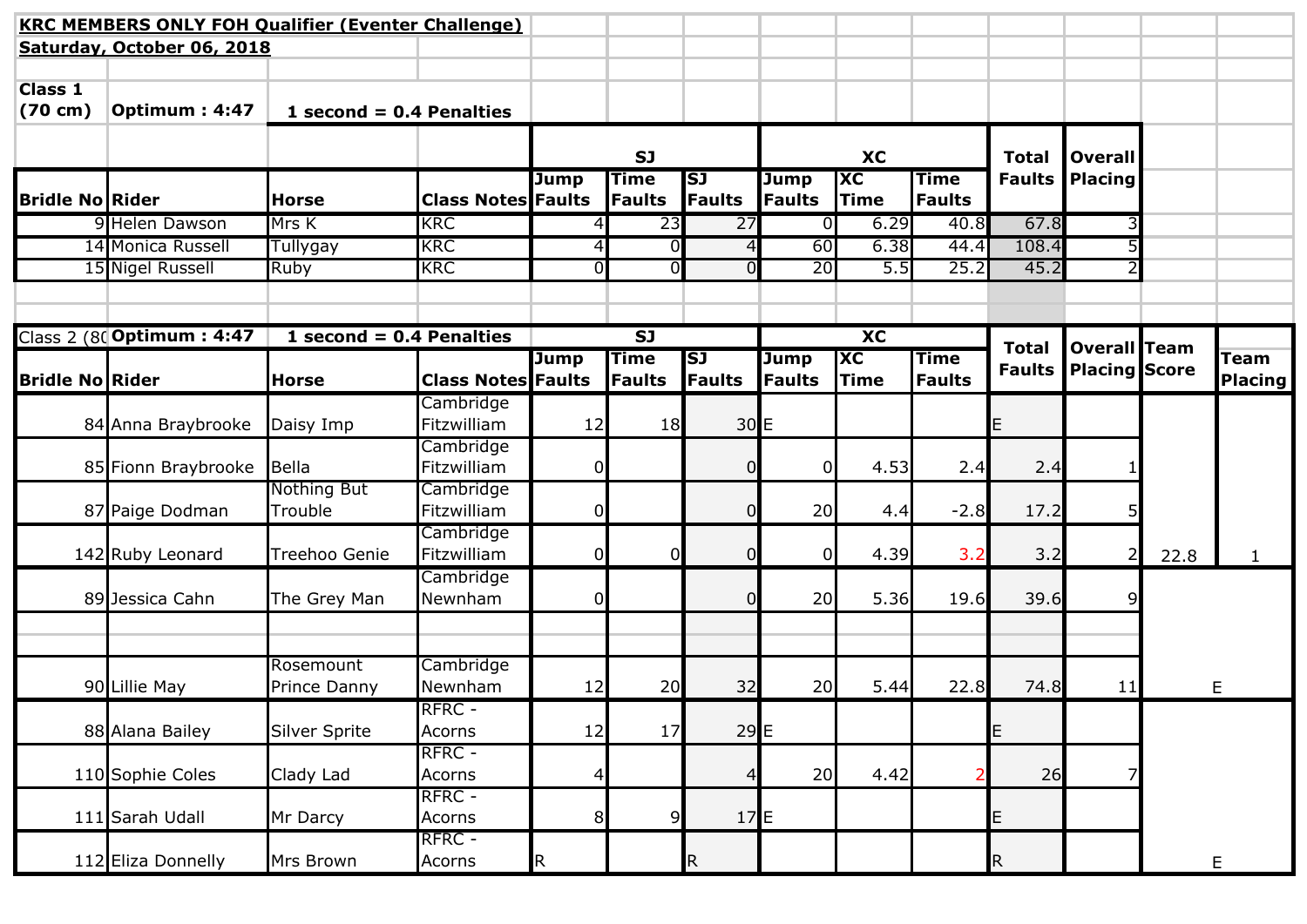| 91 Ellie Mullem<br>Lochlan<br>12<br>12<br>24<br>Team<br>4.47<br>24<br>0<br>61<br>01<br>Shillington<br>25E<br>92 Jess Hackney<br><b>Bodach Glas</b><br>12<br>13<br>Team<br>E<br>Shillington<br>36.8<br>36.8<br>93 Emily Brown<br>Amber<br>Team<br>$\overline{0}$<br>6.19<br>$\overline{0}$<br>0<br>81<br>Shillington<br>94 Lily Sandford<br> 0 <br>$\overline{0}$<br>4.55<br>3.2<br>3.2<br>Key Manor Sky<br>0<br>0<br>31<br>64<br>Team<br>2<br>Class 3 (80 Optimum : 4:47<br>$\overline{\text{XC}}$<br>1 second = $0.4$ Penalties<br>$\overline{\mathbf{S}}$<br>Overall Team<br><b>Total</b><br><b>Time</b><br>SJ<br>$\overline{\mathbf{X}}$<br><b>Jump</b><br><b>Jump</b><br><b>Time</b><br>Team<br><b>Faults</b><br><b>Placing Score</b><br><b>Faults</b><br>Time<br><b>Bridle No Rider</b><br><b>Class Notes Faults</b><br>Faults<br>Faults<br>Faults<br><b>Horse</b><br>Dexter's Calico<br><b>Aspley Guise</b><br>5.08<br>52 Kate Bouchier<br>8.4<br>12.4<br>13<br>Team<br>Joe<br>0<br>4<br><b>Hare Park</b><br><b>Aspley Guise</b><br>0E<br>$\overline{0}$<br>53 Harriet Hughes<br>Team<br>Ε<br>Parsnip<br>C<br><b>Aspley Guise</b><br>26E<br>54 Nikki O'Neil<br>12<br>Team<br>Tirnanog<br>14<br>Е<br><b>Aspley Guise</b><br>$\overline{0}$<br>5.07<br>10<br>55 Tina Kavanagh<br><b>CVS Dixie Chick</b><br>$\overline{0}$<br>$\overline{0}$<br>8<br>Team<br>0<br>E<br>8<br>Poppy's Silver<br>5.2<br>53.2<br>57 Sarah Baverstock<br><b>Bozeat Team</b><br> 0 <br>40<br>13.2<br>24<br>Dream<br>$\Omega$<br>0<br>A shot in the<br><b>W</b><br>58 Sally Zarwalski<br><b>Bozeat Team</b><br>$\overline{0}$<br>dark<br>59 Mia Tansur<br>$\overline{0}$<br>W<br>Auburn Ted<br><b>Bozeat Team</b><br>12<br>39E<br>60 Cody Manley<br>27<br>Ε<br><b>Bozeat Team</b><br>Flyer<br>Е<br>Cambridge<br>$\overline{0}$<br>0 <sub>R</sub><br>122 Sophie Morris<br>Tinkerbell<br>R<br>Kings<br>0<br>Cambridge<br>Commanche<br>2.8<br>33.8<br>4.54<br>123 Heather Mussett<br>Finale<br>Kings<br>8 <sup>1</sup><br>$\overline{\mathsf{S}}$<br>11<br>20<br>21<br>Cambridge<br>Pocket of Silver<br>$\overline{0}$<br>7.6<br>124 Serena Allery<br>$\overline{0}$<br>4.28<br>7.6<br>0<br>0<br>9<br>Kings<br>Cambridge<br>$\overline{0}$<br>5.07<br>125 Julie Horne<br>$\overline{0}$<br>8<br>Mick the Scant<br>0<br>$\overline{0}$<br>11<br>49.4<br>Kings<br>8 <sup>1</sup><br>3<br>Cambridge<br>118 Suzanne Clover<br><b>Westoak Magic</b><br>5.22<br>$\overline{0}$<br>0<br>16<br>Trinity<br>14<br>14<br>0 |  | Crossowen | Shillington |  |  |  |  |                |
|------------------------------------------------------------------------------------------------------------------------------------------------------------------------------------------------------------------------------------------------------------------------------------------------------------------------------------------------------------------------------------------------------------------------------------------------------------------------------------------------------------------------------------------------------------------------------------------------------------------------------------------------------------------------------------------------------------------------------------------------------------------------------------------------------------------------------------------------------------------------------------------------------------------------------------------------------------------------------------------------------------------------------------------------------------------------------------------------------------------------------------------------------------------------------------------------------------------------------------------------------------------------------------------------------------------------------------------------------------------------------------------------------------------------------------------------------------------------------------------------------------------------------------------------------------------------------------------------------------------------------------------------------------------------------------------------------------------------------------------------------------------------------------------------------------------------------------------------------------------------------------------------------------------------------------------------------------------------------------------------------------------------------------------------------------------------------------------------------------------------------------------------------------------------------------------------------------------------------------------------------------------------------------------------------------------------------------------------------------------------------------------------------------------------------------------------------------------------------------------|--|-----------|-------------|--|--|--|--|----------------|
|                                                                                                                                                                                                                                                                                                                                                                                                                                                                                                                                                                                                                                                                                                                                                                                                                                                                                                                                                                                                                                                                                                                                                                                                                                                                                                                                                                                                                                                                                                                                                                                                                                                                                                                                                                                                                                                                                                                                                                                                                                                                                                                                                                                                                                                                                                                                                                                                                                                                                          |  |           |             |  |  |  |  |                |
|                                                                                                                                                                                                                                                                                                                                                                                                                                                                                                                                                                                                                                                                                                                                                                                                                                                                                                                                                                                                                                                                                                                                                                                                                                                                                                                                                                                                                                                                                                                                                                                                                                                                                                                                                                                                                                                                                                                                                                                                                                                                                                                                                                                                                                                                                                                                                                                                                                                                                          |  |           |             |  |  |  |  |                |
|                                                                                                                                                                                                                                                                                                                                                                                                                                                                                                                                                                                                                                                                                                                                                                                                                                                                                                                                                                                                                                                                                                                                                                                                                                                                                                                                                                                                                                                                                                                                                                                                                                                                                                                                                                                                                                                                                                                                                                                                                                                                                                                                                                                                                                                                                                                                                                                                                                                                                          |  |           |             |  |  |  |  |                |
|                                                                                                                                                                                                                                                                                                                                                                                                                                                                                                                                                                                                                                                                                                                                                                                                                                                                                                                                                                                                                                                                                                                                                                                                                                                                                                                                                                                                                                                                                                                                                                                                                                                                                                                                                                                                                                                                                                                                                                                                                                                                                                                                                                                                                                                                                                                                                                                                                                                                                          |  |           |             |  |  |  |  |                |
|                                                                                                                                                                                                                                                                                                                                                                                                                                                                                                                                                                                                                                                                                                                                                                                                                                                                                                                                                                                                                                                                                                                                                                                                                                                                                                                                                                                                                                                                                                                                                                                                                                                                                                                                                                                                                                                                                                                                                                                                                                                                                                                                                                                                                                                                                                                                                                                                                                                                                          |  |           |             |  |  |  |  |                |
|                                                                                                                                                                                                                                                                                                                                                                                                                                                                                                                                                                                                                                                                                                                                                                                                                                                                                                                                                                                                                                                                                                                                                                                                                                                                                                                                                                                                                                                                                                                                                                                                                                                                                                                                                                                                                                                                                                                                                                                                                                                                                                                                                                                                                                                                                                                                                                                                                                                                                          |  |           |             |  |  |  |  |                |
|                                                                                                                                                                                                                                                                                                                                                                                                                                                                                                                                                                                                                                                                                                                                                                                                                                                                                                                                                                                                                                                                                                                                                                                                                                                                                                                                                                                                                                                                                                                                                                                                                                                                                                                                                                                                                                                                                                                                                                                                                                                                                                                                                                                                                                                                                                                                                                                                                                                                                          |  |           |             |  |  |  |  |                |
|                                                                                                                                                                                                                                                                                                                                                                                                                                                                                                                                                                                                                                                                                                                                                                                                                                                                                                                                                                                                                                                                                                                                                                                                                                                                                                                                                                                                                                                                                                                                                                                                                                                                                                                                                                                                                                                                                                                                                                                                                                                                                                                                                                                                                                                                                                                                                                                                                                                                                          |  |           |             |  |  |  |  |                |
|                                                                                                                                                                                                                                                                                                                                                                                                                                                                                                                                                                                                                                                                                                                                                                                                                                                                                                                                                                                                                                                                                                                                                                                                                                                                                                                                                                                                                                                                                                                                                                                                                                                                                                                                                                                                                                                                                                                                                                                                                                                                                                                                                                                                                                                                                                                                                                                                                                                                                          |  |           |             |  |  |  |  |                |
|                                                                                                                                                                                                                                                                                                                                                                                                                                                                                                                                                                                                                                                                                                                                                                                                                                                                                                                                                                                                                                                                                                                                                                                                                                                                                                                                                                                                                                                                                                                                                                                                                                                                                                                                                                                                                                                                                                                                                                                                                                                                                                                                                                                                                                                                                                                                                                                                                                                                                          |  |           |             |  |  |  |  | <b>Placing</b> |
|                                                                                                                                                                                                                                                                                                                                                                                                                                                                                                                                                                                                                                                                                                                                                                                                                                                                                                                                                                                                                                                                                                                                                                                                                                                                                                                                                                                                                                                                                                                                                                                                                                                                                                                                                                                                                                                                                                                                                                                                                                                                                                                                                                                                                                                                                                                                                                                                                                                                                          |  |           |             |  |  |  |  |                |
|                                                                                                                                                                                                                                                                                                                                                                                                                                                                                                                                                                                                                                                                                                                                                                                                                                                                                                                                                                                                                                                                                                                                                                                                                                                                                                                                                                                                                                                                                                                                                                                                                                                                                                                                                                                                                                                                                                                                                                                                                                                                                                                                                                                                                                                                                                                                                                                                                                                                                          |  |           |             |  |  |  |  |                |
|                                                                                                                                                                                                                                                                                                                                                                                                                                                                                                                                                                                                                                                                                                                                                                                                                                                                                                                                                                                                                                                                                                                                                                                                                                                                                                                                                                                                                                                                                                                                                                                                                                                                                                                                                                                                                                                                                                                                                                                                                                                                                                                                                                                                                                                                                                                                                                                                                                                                                          |  |           |             |  |  |  |  |                |
|                                                                                                                                                                                                                                                                                                                                                                                                                                                                                                                                                                                                                                                                                                                                                                                                                                                                                                                                                                                                                                                                                                                                                                                                                                                                                                                                                                                                                                                                                                                                                                                                                                                                                                                                                                                                                                                                                                                                                                                                                                                                                                                                                                                                                                                                                                                                                                                                                                                                                          |  |           |             |  |  |  |  |                |
|                                                                                                                                                                                                                                                                                                                                                                                                                                                                                                                                                                                                                                                                                                                                                                                                                                                                                                                                                                                                                                                                                                                                                                                                                                                                                                                                                                                                                                                                                                                                                                                                                                                                                                                                                                                                                                                                                                                                                                                                                                                                                                                                                                                                                                                                                                                                                                                                                                                                                          |  |           |             |  |  |  |  |                |
|                                                                                                                                                                                                                                                                                                                                                                                                                                                                                                                                                                                                                                                                                                                                                                                                                                                                                                                                                                                                                                                                                                                                                                                                                                                                                                                                                                                                                                                                                                                                                                                                                                                                                                                                                                                                                                                                                                                                                                                                                                                                                                                                                                                                                                                                                                                                                                                                                                                                                          |  |           |             |  |  |  |  |                |
|                                                                                                                                                                                                                                                                                                                                                                                                                                                                                                                                                                                                                                                                                                                                                                                                                                                                                                                                                                                                                                                                                                                                                                                                                                                                                                                                                                                                                                                                                                                                                                                                                                                                                                                                                                                                                                                                                                                                                                                                                                                                                                                                                                                                                                                                                                                                                                                                                                                                                          |  |           |             |  |  |  |  |                |
|                                                                                                                                                                                                                                                                                                                                                                                                                                                                                                                                                                                                                                                                                                                                                                                                                                                                                                                                                                                                                                                                                                                                                                                                                                                                                                                                                                                                                                                                                                                                                                                                                                                                                                                                                                                                                                                                                                                                                                                                                                                                                                                                                                                                                                                                                                                                                                                                                                                                                          |  |           |             |  |  |  |  |                |
|                                                                                                                                                                                                                                                                                                                                                                                                                                                                                                                                                                                                                                                                                                                                                                                                                                                                                                                                                                                                                                                                                                                                                                                                                                                                                                                                                                                                                                                                                                                                                                                                                                                                                                                                                                                                                                                                                                                                                                                                                                                                                                                                                                                                                                                                                                                                                                                                                                                                                          |  |           |             |  |  |  |  |                |
|                                                                                                                                                                                                                                                                                                                                                                                                                                                                                                                                                                                                                                                                                                                                                                                                                                                                                                                                                                                                                                                                                                                                                                                                                                                                                                                                                                                                                                                                                                                                                                                                                                                                                                                                                                                                                                                                                                                                                                                                                                                                                                                                                                                                                                                                                                                                                                                                                                                                                          |  |           |             |  |  |  |  |                |
|                                                                                                                                                                                                                                                                                                                                                                                                                                                                                                                                                                                                                                                                                                                                                                                                                                                                                                                                                                                                                                                                                                                                                                                                                                                                                                                                                                                                                                                                                                                                                                                                                                                                                                                                                                                                                                                                                                                                                                                                                                                                                                                                                                                                                                                                                                                                                                                                                                                                                          |  |           |             |  |  |  |  |                |
|                                                                                                                                                                                                                                                                                                                                                                                                                                                                                                                                                                                                                                                                                                                                                                                                                                                                                                                                                                                                                                                                                                                                                                                                                                                                                                                                                                                                                                                                                                                                                                                                                                                                                                                                                                                                                                                                                                                                                                                                                                                                                                                                                                                                                                                                                                                                                                                                                                                                                          |  |           |             |  |  |  |  |                |
|                                                                                                                                                                                                                                                                                                                                                                                                                                                                                                                                                                                                                                                                                                                                                                                                                                                                                                                                                                                                                                                                                                                                                                                                                                                                                                                                                                                                                                                                                                                                                                                                                                                                                                                                                                                                                                                                                                                                                                                                                                                                                                                                                                                                                                                                                                                                                                                                                                                                                          |  |           |             |  |  |  |  |                |
|                                                                                                                                                                                                                                                                                                                                                                                                                                                                                                                                                                                                                                                                                                                                                                                                                                                                                                                                                                                                                                                                                                                                                                                                                                                                                                                                                                                                                                                                                                                                                                                                                                                                                                                                                                                                                                                                                                                                                                                                                                                                                                                                                                                                                                                                                                                                                                                                                                                                                          |  |           |             |  |  |  |  |                |
|                                                                                                                                                                                                                                                                                                                                                                                                                                                                                                                                                                                                                                                                                                                                                                                                                                                                                                                                                                                                                                                                                                                                                                                                                                                                                                                                                                                                                                                                                                                                                                                                                                                                                                                                                                                                                                                                                                                                                                                                                                                                                                                                                                                                                                                                                                                                                                                                                                                                                          |  |           |             |  |  |  |  |                |
|                                                                                                                                                                                                                                                                                                                                                                                                                                                                                                                                                                                                                                                                                                                                                                                                                                                                                                                                                                                                                                                                                                                                                                                                                                                                                                                                                                                                                                                                                                                                                                                                                                                                                                                                                                                                                                                                                                                                                                                                                                                                                                                                                                                                                                                                                                                                                                                                                                                                                          |  |           |             |  |  |  |  |                |
|                                                                                                                                                                                                                                                                                                                                                                                                                                                                                                                                                                                                                                                                                                                                                                                                                                                                                                                                                                                                                                                                                                                                                                                                                                                                                                                                                                                                                                                                                                                                                                                                                                                                                                                                                                                                                                                                                                                                                                                                                                                                                                                                                                                                                                                                                                                                                                                                                                                                                          |  |           |             |  |  |  |  |                |
|                                                                                                                                                                                                                                                                                                                                                                                                                                                                                                                                                                                                                                                                                                                                                                                                                                                                                                                                                                                                                                                                                                                                                                                                                                                                                                                                                                                                                                                                                                                                                                                                                                                                                                                                                                                                                                                                                                                                                                                                                                                                                                                                                                                                                                                                                                                                                                                                                                                                                          |  |           |             |  |  |  |  |                |
|                                                                                                                                                                                                                                                                                                                                                                                                                                                                                                                                                                                                                                                                                                                                                                                                                                                                                                                                                                                                                                                                                                                                                                                                                                                                                                                                                                                                                                                                                                                                                                                                                                                                                                                                                                                                                                                                                                                                                                                                                                                                                                                                                                                                                                                                                                                                                                                                                                                                                          |  |           |             |  |  |  |  |                |
|                                                                                                                                                                                                                                                                                                                                                                                                                                                                                                                                                                                                                                                                                                                                                                                                                                                                                                                                                                                                                                                                                                                                                                                                                                                                                                                                                                                                                                                                                                                                                                                                                                                                                                                                                                                                                                                                                                                                                                                                                                                                                                                                                                                                                                                                                                                                                                                                                                                                                          |  |           |             |  |  |  |  |                |
|                                                                                                                                                                                                                                                                                                                                                                                                                                                                                                                                                                                                                                                                                                                                                                                                                                                                                                                                                                                                                                                                                                                                                                                                                                                                                                                                                                                                                                                                                                                                                                                                                                                                                                                                                                                                                                                                                                                                                                                                                                                                                                                                                                                                                                                                                                                                                                                                                                                                                          |  |           |             |  |  |  |  |                |
|                                                                                                                                                                                                                                                                                                                                                                                                                                                                                                                                                                                                                                                                                                                                                                                                                                                                                                                                                                                                                                                                                                                                                                                                                                                                                                                                                                                                                                                                                                                                                                                                                                                                                                                                                                                                                                                                                                                                                                                                                                                                                                                                                                                                                                                                                                                                                                                                                                                                                          |  |           |             |  |  |  |  |                |
|                                                                                                                                                                                                                                                                                                                                                                                                                                                                                                                                                                                                                                                                                                                                                                                                                                                                                                                                                                                                                                                                                                                                                                                                                                                                                                                                                                                                                                                                                                                                                                                                                                                                                                                                                                                                                                                                                                                                                                                                                                                                                                                                                                                                                                                                                                                                                                                                                                                                                          |  |           |             |  |  |  |  |                |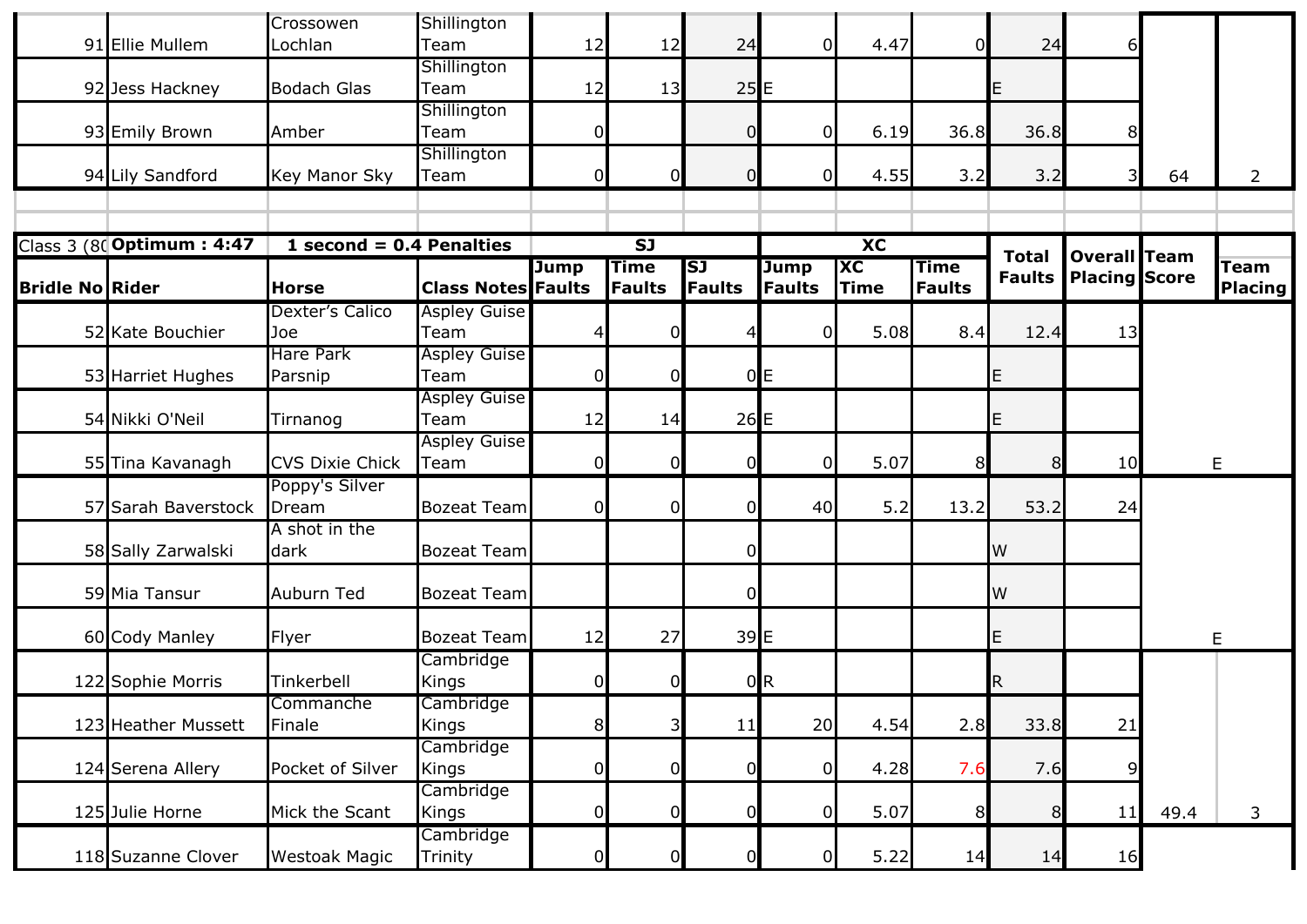| 119 Georgina Morris  | <b>Bounce</b>                                        | Cambridge<br>Trinity          | E.             |                | E               |                |      |      | E             |                |             |                |
|----------------------|------------------------------------------------------|-------------------------------|----------------|----------------|-----------------|----------------|------|------|---------------|----------------|-------------|----------------|
| Justine Guy-         |                                                      | Cambridge                     |                |                |                 |                |      |      | Withdra       |                |             |                |
| 120 Pinkley          | <b>ILPH Christopher</b>                              | Trinity                       |                |                | n               |                |      |      | wn            |                |             |                |
| Verena               | Tasheena's Foxy                                      | Cambridge                     |                |                |                 |                |      |      |               |                |             |                |
| 121 Waddington       | Lady                                                 | Trinity                       | 4              | $\mathbf 0$    |                 | 40             | 5.13 | 10.4 | 54.4          | 25             | $\mathsf E$ |                |
|                      |                                                      |                               |                |                |                 |                |      |      |               |                |             |                |
| 28 Sarah Fortescue   | Rooster                                              | <b>HH Haymans</b>             | $\overline{0}$ | $\overline{0}$ |                 | 0              | 4.36 | 4.4  | 4.4           |                |             |                |
| 27 Sarah Shoemark    | Lord Francois                                        | <b>HH Haymans</b>             | 4              | $\mathbf 0$    |                 | 0              | 4.31 | 6.4  | 10.4          | 12             |             |                |
| 29 Sarah Grout       | <b>Classic Mellidy</b>                               | <b>HH Haymans</b>             | $\overline{0}$ | 0              | ∩               | 0              | 4.47 |      |               |                |             |                |
| 30 Samantha Marsh    | Goldwings<br>Juvana                                  | <b>HH Haymans</b>             | 4              | 26             | 30              | 40             | 6.11 | 33.6 | 103.6         | 28             | 14.8        |                |
| 23 Katie Larman      | <b>Aulton Classic</b>                                | ΗH<br><b>Hendricks</b>        | $\overline{0}$ | $\mathbf 0$    | $\Omega$        | $\overline{0}$ | 4.37 |      |               | 61             |             |                |
| 24 Catriona Paterson | Titus' Lady<br>Chocolat                              | <b>HH</b><br><b>Hendricks</b> | $\overline{0}$ | $\mathbf 0$    | ſ               | 0              | 4.47 |      |               |                |             |                |
| 25 Emily Dickson     | <b>ROHANS</b><br><b>IMPERIAL BOND</b><br><b>GIRL</b> | <b>HH</b><br>Hendricks        | 12             | $\overline{0}$ | 12              | <sup>0</sup>   | 4.5  | 1.2  | 13.2          | 15             |             |                |
| 26 Emma Julian       | Little Irish Magic                                   | ΗH<br>Hendricks               | $\overline{4}$ | $\overline{0}$ |                 | 20             | 5.16 | 11.6 | 35.6          | 22             | 17.2        | $\overline{2}$ |
| <b>7 Katie Evans</b> | Flynn                                                | <b>KRC</b> Eagles             | E              |                | E               |                |      |      | E             |                |             |                |
|                      | Pendancer                                            |                               |                |                |                 |                |      |      |               |                |             |                |
| 2 Hayley Dolby       | <b>Mickey Bricks</b>                                 | <b>KRC</b> Eagles             | 4              | 18             | 22              | E              |      |      |               |                |             |                |
| 12 Gail Wilcox       | Oyster                                               | <b>KRC Eagles</b>             | 12             | 36             | 48 <sub>E</sub> |                |      |      |               |                |             |                |
| 21 Kylie Carter      | <b>Dewie</b>                                         | <b>KRC Eagles</b>             | $\overline{4}$ | Ō              | $\overline{4}$  | O              | 5.47 | 24   | 28            | 20             |             | E              |
| 3 Sylvia Wajzner     | Cornagower Blue KRC Hawks                            |                               | $\overline{0}$ | $\mathbf 0$    | 0               | $\Omega$       | 4.53 | 2.4  | 2.4           | 4              |             |                |
| 4 Allison Bousfield  | ZANZI                                                | <b>KRC Hawks</b>              | $\overline{0}$ | $\overline{0}$ |                 | 0E             |      |      |               |                |             |                |
| 8 Victoria Newitt    | <b>Counting Stars</b>                                | <b>KRC Hawks</b>              | $\overline{8}$ | $\overline{0}$ | $\overline{8}$  | $\overline{0}$ | 5.21 | 13.6 | 21.6          | 17             |             |                |
| 20 Naomi Sheppard    | Tweedy                                               | <b>KRC Hawks</b>              |                |                | $\Omega$        |                |      |      | Withdra<br>wn |                | E           |                |
| 69 Abby Palk         | Lan Chisholm                                         | <b>MK Team</b>                | $\overline{0}$ | $\Omega$       | ∩               | 40             | 5.4  | 21.2 | 61.2          | 27             |             |                |
| 70 Sarah Billingham  | Fern                                                 | <b>MK Team</b>                | E              |                | E               |                |      |      | E             |                |             |                |
| 71 Lynn Nabarro      | Alvescot<br>Wonderwoman                              | <b>MK Team</b>                | $\overline{0}$ | $\mathbf 0$    | $\Omega$        | U              | 5.04 | 6.8  | 6.8           | 8 <sub>l</sub> |             |                |
| To be confirmed      |                                                      |                               |                |                |                 |                |      |      | Withdra       |                |             |                |
| 149 To be confirmed  | <b>TBC</b>                                           | <b>MK Team</b>                |                |                | 0               |                |      |      | wn            |                | Е           |                |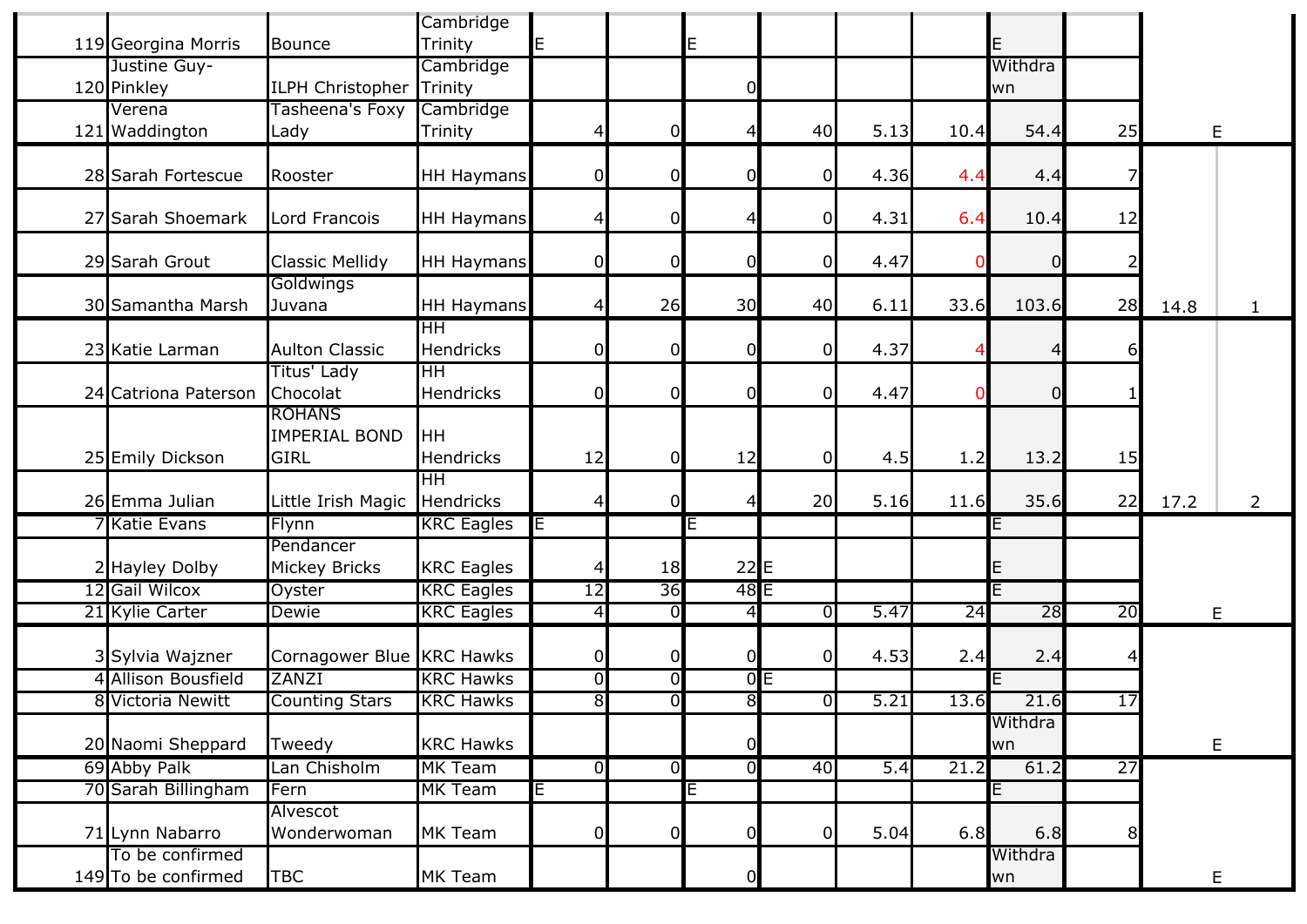|                        | 113 Emily Bell             | <b>Backley Optimus</b><br>Prime | RFRC - Oak                |                |                              | 0                          |                              |                                       |                              | Withdra<br>wn                 |                                             |      |                               |
|------------------------|----------------------------|---------------------------------|---------------------------|----------------|------------------------------|----------------------------|------------------------------|---------------------------------------|------------------------------|-------------------------------|---------------------------------------------|------|-------------------------------|
|                        | 117 Gemma Elmore           | Peruvian Opal                   | RFRC - Oak                | 0              | $\overline{0}$               | Ō                          | $\Omega$                     | 4.44                                  | 1.2                          | 1.2                           |                                             |      |                               |
|                        |                            |                                 | RFRC - Oak                |                |                              |                            |                              |                                       |                              | Withdra                       |                                             |      |                               |
|                        | 127 Tbc Tbc                | <b>TBC</b>                      | <b>TBC</b>                |                |                              | 0                          |                              |                                       |                              | wn                            |                                             |      |                               |
|                        |                            |                                 | RFRC - Oak                |                |                              |                            |                              |                                       |                              | Withdra                       |                                             |      |                               |
|                        | 127 Tbc Tbc                | <b>TBC</b>                      | <b>TBC</b>                |                |                              | $\Omega$                   |                              |                                       |                              | wn                            |                                             |      | E                             |
|                        |                            |                                 | Shillington               |                |                              |                            |                              |                                       |                              |                               |                                             |      |                               |
|                        | 100 Stephenie Staples      | lLara                           | Team                      | 8              |                              | 8                          | 20                           | 6.02                                  | 30                           | 58                            | 26                                          |      |                               |
|                        |                            |                                 | Shillington               |                |                              |                            |                              |                                       |                              |                               |                                             |      |                               |
|                        | 99 Maisie Swain            | <b>Marlon Brandow</b>           | Team                      | ΩI             | $\overline{0}$               | $\Omega$                   | $\Omega$                     | 5.48                                  | 24.4                         | 24.4                          | 19                                          |      |                               |
|                        |                            |                                 | Shillington               |                |                              |                            |                              |                                       |                              | Withdra                       |                                             |      |                               |
|                        | 101 Georgie Spinks         | <b>TBA</b>                      | Team                      |                |                              | $\Omega$                   |                              |                                       |                              | wn                            |                                             |      |                               |
|                        |                            |                                 | Shillington               |                |                              |                            |                              |                                       |                              | Withdra                       |                                             |      |                               |
|                        | 102 Jess May Clarke        | Sidney                          | Team                      |                |                              | 0                          |                              |                                       |                              | wn                            |                                             |      | E                             |
|                        | 77 Claire Tunnard          | Gemster                         | Wittering<br>Team         |                | $\overline{0}$               | $\Omega$                   | 20                           | 5.42                                  | 22                           | 42                            | 23                                          |      |                               |
|                        |                            |                                 | Wittering                 |                |                              |                            |                              |                                       |                              |                               |                                             |      |                               |
|                        | 78 Linda Cowd              | Tommahawk                       | Team                      | 0              | $\overline{O}$               | $\mathbf 0$                | 0                            | 5.19                                  | 12.8                         | 12.8                          | 14                                          |      |                               |
|                        |                            |                                 | Wittering                 |                |                              |                            |                              |                                       |                              |                               |                                             |      |                               |
|                        | 79 Debbie Robinson         | Rainbow Star                    | Team                      | 0              | $\overline{0}$               | $\Omega$                   | $\Omega$                     | 5.42                                  | 22                           | 22                            | 18                                          |      |                               |
|                        | To be confirmed            |                                 | Wittering                 |                |                              |                            |                              |                                       |                              | Withdra                       |                                             |      |                               |
|                        | 150 To be confirmed        | <b>TBC</b>                      | Team                      |                |                              |                            |                              |                                       |                              | wn                            |                                             | 76.8 | 4                             |
|                        |                            |                                 |                           |                |                              |                            |                              |                                       |                              |                               |                                             |      |                               |
|                        | Class 4 (90 Optimum: 4:47  | 1 second = $0.4$ Penalties      |                           |                | $\overline{SI}$              |                            |                              | $\overline{\text{XC}}$                |                              |                               |                                             |      |                               |
| <b>Bridle No Rider</b> |                            | <b>Horse</b>                    | <b>Class Notes Faults</b> | <b>Jump</b>    | <b>Time</b><br><b>Faults</b> | <b>SJ</b><br><b>Faults</b> | <b>Jump</b><br><b>Faults</b> | $\overline{\text{XC}}$<br><b>Time</b> | <b>Time</b><br><b>Faults</b> | <b>Total</b><br><b>Faults</b> | <b>Overall Team</b><br><b>Placing Score</b> |      | <b>Team</b><br><b>Placing</b> |
|                        |                            |                                 | Shillington               |                |                              |                            |                              |                                       |                              |                               |                                             |      |                               |
|                        | 95 Kitty Ashpole           | Ruby Fire Fox                   | Team                      | $\Omega$       | $\overline{0}$               | $\overline{0}$             | 20                           | 5.02                                  | $6 \mid$                     | 26                            |                                             |      |                               |
|                        |                            | Cococabana                      | Shillington               |                |                              |                            |                              |                                       |                              |                               |                                             |      |                               |
|                        | 96 Katie Johnson           | Sunrise                         | Team                      | $\cap$<br>υ    | $\cap$                       | $\overline{0}$             | $\overline{0}$               | 4.44                                  | 1.2                          | 1.2                           | 1 <sub>1</sub>                              |      |                               |
|                        |                            | Crevenagh                       | Shillington               |                |                              |                            |                              |                                       |                              |                               |                                             |      |                               |
|                        | 97 Libby Bunyan            | Clover                          | Team                      | 8 <sup>1</sup> | $\overline{0}$               |                            | 8E                           |                                       |                              | E                             |                                             |      |                               |
|                        |                            | <b>Black Beauty's</b>           | Shillington               |                |                              |                            |                              |                                       |                              |                               |                                             |      |                               |
|                        | 98 Poppy Grovestock Boy    |                                 | Team                      |                | $\overline{0}$               | 4                          | 20                           | 5.55                                  | 27.2                         | 51.2                          | 7                                           | 78.4 |                               |
|                        |                            |                                 |                           |                |                              |                            |                              |                                       |                              |                               |                                             |      |                               |
|                        | Class (90 c Optimum : 4:47 | 1 second = $0.4$ Penalties      |                           |                | <b>SJ</b>                    |                            |                              | $\overline{\mathbf{X}}$               |                              |                               |                                             |      |                               |
|                        |                            |                                 |                           |                |                              |                            |                              |                                       |                              |                               | Total Diversil Team                         |      | <b>Taam</b>                   |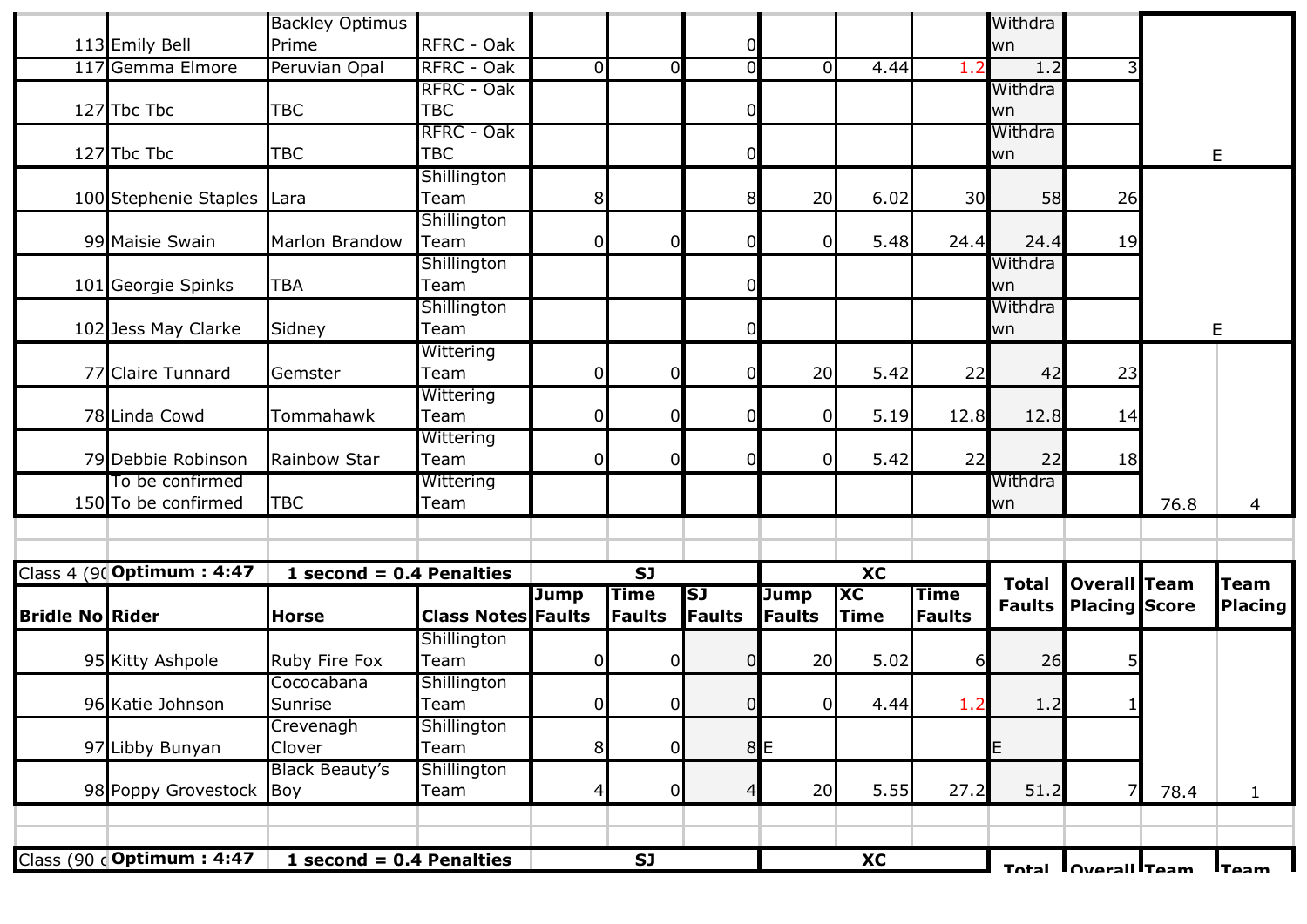| <b>Bridle No Rider</b> |                                    | <b>Horse</b>                   | <b>Class Notes Faults</b> | <b>Jump</b>    | <b>Time</b><br>Faults | <b>SJ</b><br><b>Faults</b> | Jump<br><b>Faults</b> | <b>XC</b><br><b>Time</b> | <b>Time</b><br>Faults | ı vlai    | $ VU $ and $ VU $<br><b>Faults Placing Score</b> |       | <b>I</b> call!<br><b>Placing</b> |
|------------------------|------------------------------------|--------------------------------|---------------------------|----------------|-----------------------|----------------------------|-----------------------|--------------------------|-----------------------|-----------|--------------------------------------------------|-------|----------------------------------|
|                        | 22 Amber Stone                     | D'ablo                         | <b>Bozeat Team</b>        | 0              | 0                     |                            | 0E                    |                          |                       | E         |                                                  |       |                                  |
|                        | 61 Emma Eales                      | The boy rock                   | <b>Bozeat Team</b>        | $\overline{0}$ | 0                     | 01                         | ΩI                    | 5.24                     | 14.8                  | 14.8      | 18                                               |       |                                  |
|                        | 62 Jodie Rea                       | Cavello III                    | <b>Bozeat Team</b>        | 4              | 0                     |                            | 4E                    |                          |                       | E.        |                                                  |       |                                  |
|                        | <b>Harriet Ensor-</b><br>63 Clinch | Beamish                        | <b>Bozeat Team</b>        | $\overline{4}$ | 0                     | 4                          | $\Omega$              | 4.51                     | 1.6                   | 5.6       | $\overline{9}$                                   |       | E                                |
|                        | 126 Polly Taylor                   | <b>Secret Passion</b>          | Cambridge<br>Downing      | $\mathbf 0$    | 0                     | Ωl                         | <sup>n</sup>          | 4.52                     |                       |           | 6                                                |       |                                  |
|                        | 128 Nuala Hemington                | Oscar                          | Cambridge<br>Downing      | $\mathbf{0}$   | 0                     | ΩI                         | 20                    | 5                        | 5.2                   | 25.2      | 20                                               |       |                                  |
|                        | 130 Ella Crook                     | Loghnatousa<br>Kimberley       | Cambridge<br>Downing      | 0              | 0                     | ი                          | 0                     | 5.13                     | 10.4                  | 10.4      | 12                                               |       |                                  |
|                        | 131 Sarah Norman                   | L-Jewel's Dream<br>Girl        | Cambridge<br>Downing      | $\overline{0}$ | 3                     | 3                          | $\Omega$              | 4.58                     | 4.4                   | 7.4       | 11                                               | 19.8  | $\overline{2}$                   |
|                        | 133 Rachel Casbon                  | <b>BURJ HATTA</b>              | Cambridge<br>Pembroke     | $\overline{0}$ | 0                     | Ωl                         | 20                    | 5.02                     | $6 \mid$              | 26        | 21                                               |       |                                  |
|                        | 134 Stephen Plumb                  | Poacher Tom                    | Cambridge<br>Pembroke     | $\overline{0}$ | 0                     | ი                          | <sup>0</sup>          | 4.55                     | 3.2                   | 3.2       |                                                  |       |                                  |
|                        | 135 Claire Elbrow                  | Castleplunkett<br><b>Blaze</b> | Cambridge<br>Pembroke     | $\mathbf{0}$   | 0                     | ი                          |                       | 4.42                     |                       |           |                                                  |       |                                  |
|                        | 141 Samantha Bennett Sand Dollar   |                                | Cambridge<br>Pembroke     | 4              | 0                     | 4                          | $\Omega$              | 5.06                     | 7.6                   | 11.6      | 14                                               | 16.8  | $\mathbf{1}$                     |
|                        | 31 Lauren Brant                    | Lissan Heidi                   | ΗH<br>Hedgehog            | 4              | 0                     |                            |                       | 5.1                      | 9.2                   | 13.2      | 17                                               |       |                                  |
|                        | 32 Kat Marshall                    | Ballyfruit Jay Jay             | ΗH<br>Hedgehog            | 4              | $\overline{0}$        |                            | ΩI                    | 4.42                     |                       | 6         | 10                                               |       |                                  |
|                        | 33 Tanya Puk                       | Eibh'n Abbie                   | HH<br>Hedgehog            |                |                       | ΩI                         | ΩI                    |                          | <b>IW</b>             | <b>IW</b> | 15                                               |       |                                  |
|                        | 34 Sam Morgan                      | Morning Star                   | HH<br>Hedgehog            |                |                       | W                          |                       |                          |                       | W         |                                                  |       | $\mathsf E$                      |
|                        | 35 alison jones                    | Maesmynch<br>velvet            | <b>HH Hepple</b>          | 4              | 56                    | 60                         | 20                    | 5.39                     | 20.8                  | 100.8     | 25                                               |       |                                  |
|                        | 36 Chloe Wasley                    | Saporo<br>Hawkerbays           | <b>HH Hepple</b>          |                |                       | W                          |                       |                          |                       | W         |                                                  |       |                                  |
|                        | 37 Emma Roughton                   | Armani<br><b>Diamonds</b>      | <b>HH Hepple</b>          | 0              | 0                     |                            |                       | 4.5                      | 1.2                   | 1.2       |                                                  |       |                                  |
|                        | 38 Emma Peacock                    | Molly                          | <b>HH Hepple</b>          | $\overline{0}$ | $\overline{0}$        | ΟI                         | $\Omega$              | 5.53                     | 26.4                  | 26.4      | 22                                               | 128.4 | 4                                |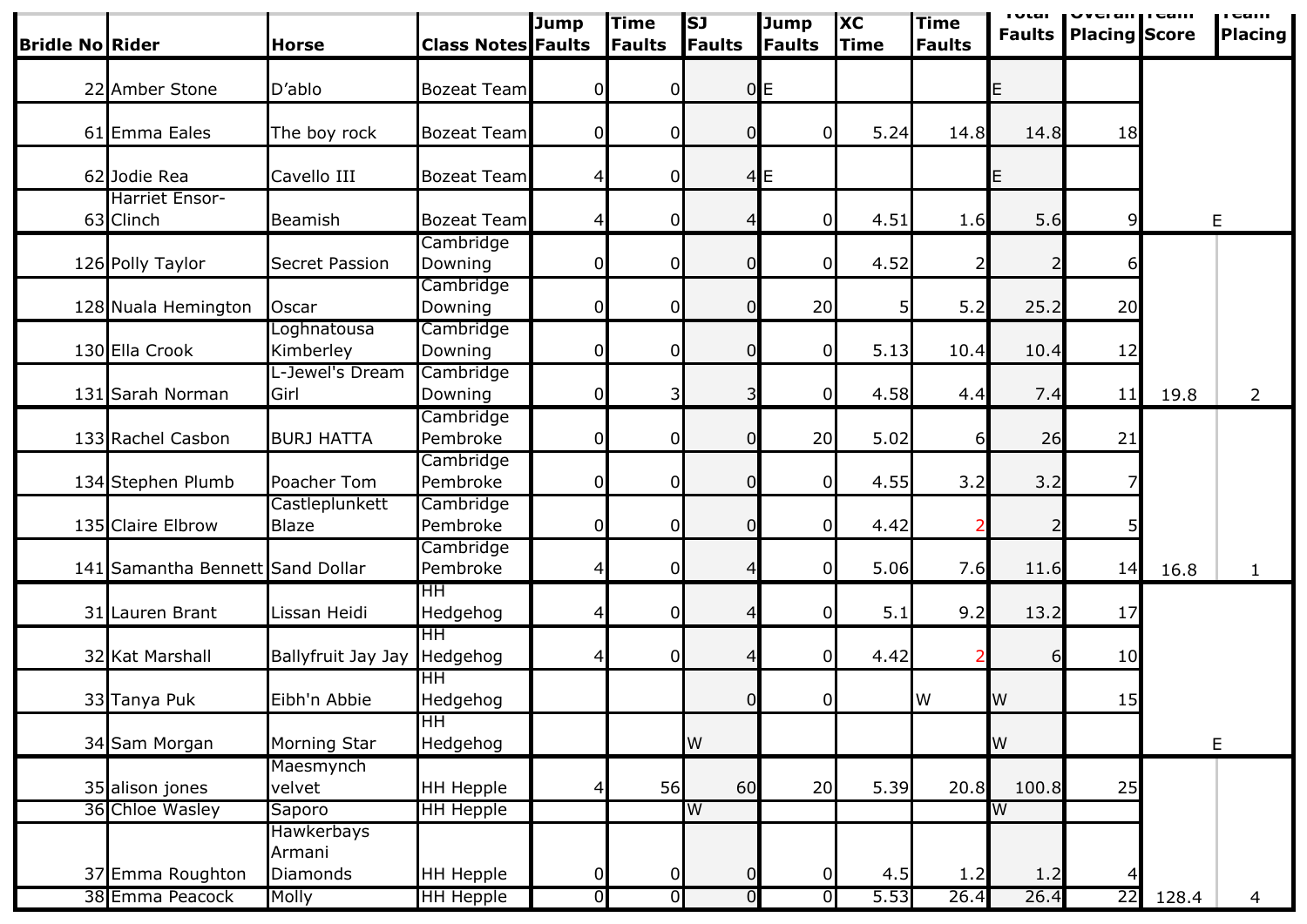|                        | 6 Sophie Robbins                       | Suskie                         | <b>KRC Falcons</b>        | $\overline{0}$ | $\overline{0}$        | $\overline{0}$      | $\overline{0}$               | 4.37                     | $\overline{4}$               | $\overline{4}$  | 8 <sup>1</sup>                                     |      |                               |
|------------------------|----------------------------------------|--------------------------------|---------------------------|----------------|-----------------------|---------------------|------------------------------|--------------------------|------------------------------|-----------------|----------------------------------------------------|------|-------------------------------|
|                        | 11 Lorna Benfield                      | Noah                           | <b>KRC Falcons</b>        | $\overline{4}$ | 5                     | 9                   | ΩI                           | 4.57                     | $\overline{4}$               | $\overline{13}$ | 16                                                 |      |                               |
|                        | 17 Jane Dippolito                      | Kisseme Ebony                  | <b>KRC Falcons E</b>      |                |                       | E                   |                              |                          |                              | Е               |                                                    |      |                               |
|                        | 18 Laura Douty                         | Lady Lilly                     | <b>KRC Falcons</b>        | $\overline{0}$ | $\overline{0}$        |                     | 0E                           |                          |                              | E               |                                                    |      | E                             |
|                        | 151 Claire Lister                      | TJS I Lux You                  | Keysoe<br>Kestrels        | 8 <sup>1</sup> | 0                     | 8                   | 20                           | 5.55                     | 27.2                         | 55.2            | 23                                                 |      |                               |
|                        | 5 Bridget Herdman                      | Kenny's Lad                    | <b>KRC Kestrels</b>       | $\Omega$       | $\overline{0}$        | $\overline{O}$      | 01                           | 4.49                     | 0.8                          | 0.8             |                                                    |      |                               |
|                        | 10 Penny Hipwell                       | Cool Amberalka                 | <b>KRC Kestrels</b>       | 12             | 0                     | 12                  | 01                           | 5.02                     | $6 \overline{}$              | 18              | 19                                                 |      |                               |
|                        | 13 Laura Wilcox                        | Jesmond Trinket                | <b>KRC Kestrels</b>       | 0              | 11                    | 11                  | 0l                           | 4.47                     | $\overline{0}$               | 11              | 13                                                 | 29.8 | 3                             |
|                        | 103 Tilly Gill                         | Longwood Mr<br>Diamond         | Shillington<br>Team       | E              |                       | E                   |                              |                          |                              | E               |                                                    |      |                               |
|                        | 104 Emilia Hodgson                     | <b>Happy Easter</b>            | Shillington<br>Team       | E              |                       | E                   |                              |                          |                              | E               |                                                    |      |                               |
|                        | 105 Lizzie Dodd                        | Leestone bassom<br>lady        | Shillington<br>Team       |                |                       | W                   |                              |                          |                              | W               |                                                    |      |                               |
|                        | To be confirmed<br>152 To be confirmed | <b>TBC</b>                     | Shillington<br>Team       |                |                       |                     |                              |                          |                              |                 |                                                    |      | E                             |
|                        | 80 Kerry Dean                          | Prince of Gdansk               | Wittering<br>Team         | 0              | 0                     | $\overline{0}$      | 0l                           | 4.44                     | 1.2                          | 1.2             |                                                    |      |                               |
|                        | 81 Nikki Webb                          | Barney                         | Wittering<br>Team         | 0              | 0                     |                     | 0E                           |                          |                              | E,              |                                                    |      |                               |
|                        | 82 Sarah Hellyer                       | Ace High                       | Wittering<br>Team         | $\overline{0}$ | 0                     | 0                   | 40                           | 6.55                     | 51.2                         | 91.2            | 24                                                 |      |                               |
|                        | 83 Kate Wallett                        | Cassanova King                 | Wittering<br>Team         |                |                       | $\overline{0}$      |                              |                          |                              | ∩               |                                                    |      | E                             |
|                        |                                        |                                |                           |                |                       |                     |                              |                          |                              |                 |                                                    |      |                               |
|                        | <b>Class 7 (100 cm Snr)</b>            | <b>Optimum: 5:13 Penalties</b> | $1$ second $=$<br>0.4     |                | <b>SJ</b>             |                     |                              | <b>XC</b>                |                              | <b>Total</b>    | <b>Overall</b> Team<br><b>Faults Placing Score</b> |      | <b>Team</b><br><b>Placing</b> |
| <b>Bridle No Rider</b> |                                        | <b>Horse</b>                   | <b>Class Notes Faults</b> | <b>Jump</b>    | <b>Time</b><br>Faults | <b>SJ</b><br>Faults | <b>Jump</b><br><b>Faults</b> | <b>XC</b><br><b>Time</b> | <b>Time</b><br><b>Faults</b> |                 |                                                    |      |                               |
|                        | 136 Kerry Simson                       | Go with the Flow               | Cambridge<br>Queens       | 4              | $\overline{0}$        |                     | Ωl                           | 4.58                     | 6                            | 10              |                                                    |      |                               |
|                        | 137 Sandra Morgan                      | <b>Stald Mejses</b><br>Cordel  | Cambridge<br>Queens       | $\overline{0}$ | 0                     | 0                   |                              | 5.44                     | 12.4                         | 12.4            | 10                                                 |      |                               |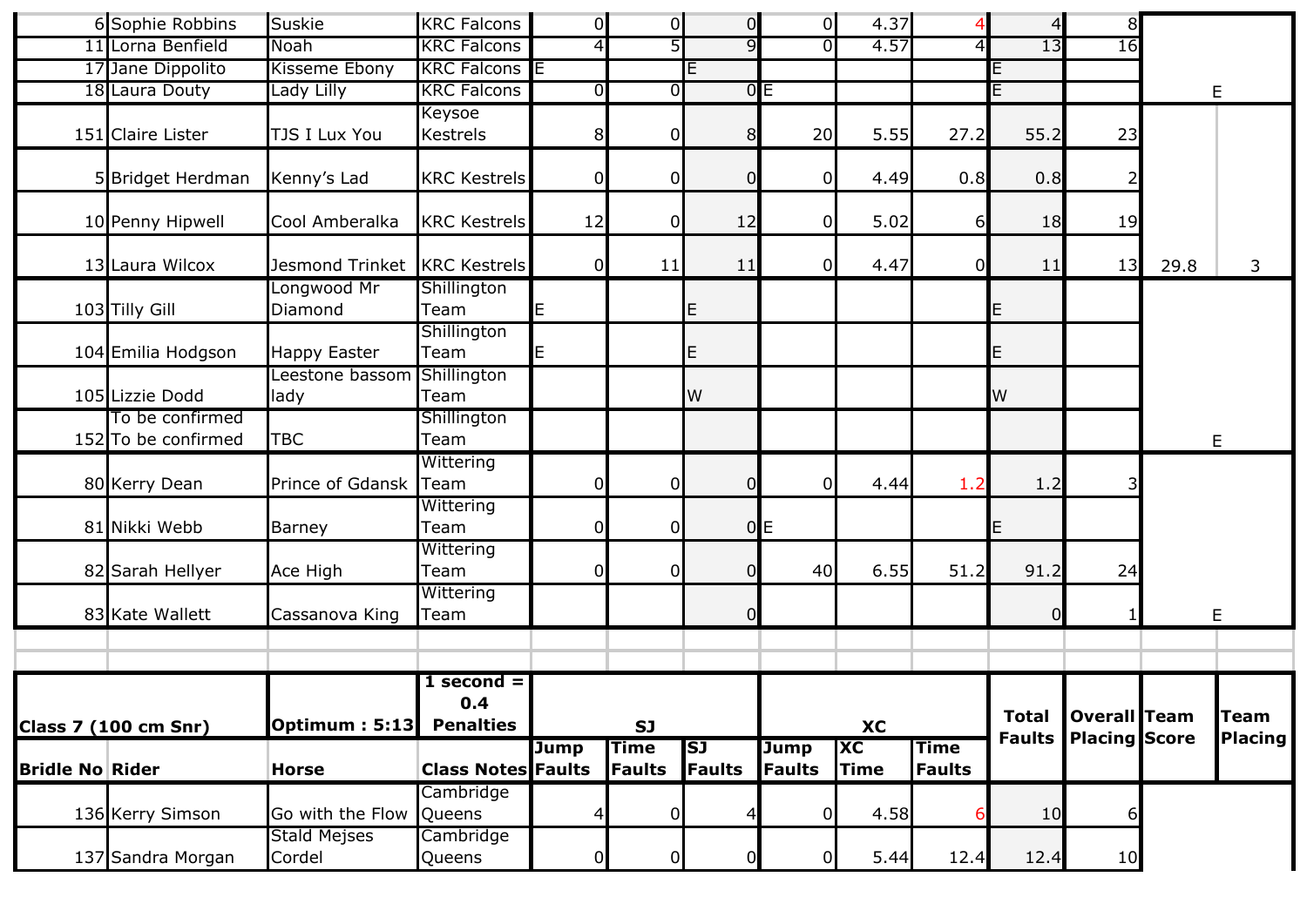|     |                          | The Red Ace of     | Cambridge                |                 |                |          |                    |      |        |                |    |      |              |
|-----|--------------------------|--------------------|--------------------------|-----------------|----------------|----------|--------------------|------|--------|----------------|----|------|--------------|
|     | 138 Kelly Stevenson      | Diamonds           | Queens                   | $\vert 4 \vert$ | 0              |          | 4E                 | 5.58 | $18$ E |                |    |      |              |
|     |                          |                    | Cambridge                |                 |                |          |                    |      |        |                |    |      |              |
| 153 |                          |                    | Queens                   |                 |                |          |                    |      |        |                |    | E    |              |
|     |                          |                    | HН                       |                 |                |          |                    |      |        |                |    |      |              |
|     | 39 Barry Meningen        | News For You       | Honeyberry               | $\overline{0}$  | 0              | $\Omega$ | ი                  | 5.1  | 1.2    | 1.2            |    |      |              |
|     |                          |                    | HН                       |                 |                |          |                    |      |        |                |    |      |              |
|     | 44 Sam Morgan            | Trequite           | Honeyberry               |                 |                |          |                    |      |        | 0              |    |      |              |
|     | 140 Claire Ludeks        |                    | H <sub>H</sub>           |                 |                |          |                    |      |        |                | 3  |      |              |
|     |                          | Ellie's Duke       | Honeyberry<br>HН         | $\overline{0}$  | 0              | 0        | $\Omega$           | 4.58 |        | 6              |    |      |              |
| 154 |                          |                    | Honeyberry               |                 |                |          |                    |      |        |                |    |      |              |
|     |                          | Drewmain           | $\overline{\mathsf{HH}}$ |                 |                |          |                    |      |        |                |    | E    |              |
|     | 40 Scott Carter          | Moondancer         | Horsetown                | 0               | 0              | $\Omega$ | 0                  | 4.36 | 14.8   | 14.8           | 11 |      |              |
|     |                          | Ballycoskerry      | HH                       |                 |                |          |                    |      |        |                |    |      |              |
|     | 41 Lucy Jakes            | Golden Coast       | Horsetown                | $\vert 4 \vert$ | $\overline{0}$ | 4        | $\overline{0}$     | 5.03 |        | 8 <sup>l</sup> | 5  |      |              |
|     | <b>Emily Miles-</b>      |                    | HH.                      |                 |                |          |                    |      |        |                |    |      |              |
|     | 42 Thomas                | <b>BBS Lovejoy</b> | Horsetown                | $\vert 4 \vert$ | 7              | 11       | 0                  | 5.15 | 0.8    | 11.8           | 9  |      |              |
|     |                          |                    | $\overline{\mathsf{HH}}$ |                 |                |          |                    |      |        |                |    |      |              |
|     | 43 Barry Meningen        | Inesta             | Horsetown                | $\vert 4 \vert$ | $\overline{0}$ | 4        | 0                  | 5.13 | 0      |                |    | 34.6 | $\mathbf{1}$ |
|     |                          |                    | RFRC -                   |                 |                |          |                    |      |        |                |    |      |              |
|     |                          |                    |                          |                 |                |          |                    |      |        |                |    |      |              |
|     |                          |                    |                          |                 |                |          | 0                  |      |        |                | 7  |      |              |
|     | 114 Paige Walker         | Marmalade          | Team                     | 8 <sup>1</sup>  | $\mathsf{2}$   | 10       |                    | 5.15 | 0.8    | 10.8           |    |      |              |
|     |                          |                    | RFRC -                   |                 |                | 4        | $\overline{0}$     |      |        |                | 8  |      |              |
|     | 115 Tracey Manning       | satin rose         | Team<br>RFRC -           | $\overline{4}$  | 0              |          |                    | 5.32 | 7.6    | 11.6           |    |      |              |
|     |                          | Top Tottie         | Team                     | 16              | $\overline{0}$ |          |                    |      |        | E              |    |      |              |
|     | 116 Emily Hall           |                    | RFRC -                   |                 |                |          | $16$ <sub>RF</sub> |      |        |                |    |      |              |
| 155 |                          |                    | Team                     |                 |                |          |                    |      |        |                |    | E    |              |
|     | Joanna Penlington Royale |                    | Shillington              |                 |                |          |                    |      |        |                |    |      |              |
|     | 106 Brown                | Commission         | Team                     | E               |                |          |                    |      |        | E              |    |      |              |
|     |                          |                    | Shillington              |                 |                |          |                    |      |        |                |    |      |              |
|     | 107 Kerry Higgs          | Emor B             | Team                     | $\overline{0}$  | 0              |          | 0E                 |      |        | E              |    |      |              |
|     |                          |                    | Shillington              |                 |                |          |                    |      |        |                |    |      |              |
|     | 108 Shelley Holt         | Neptune            | Team                     |                 |                |          |                    |      |        | $\overline{0}$ |    |      |              |
|     |                          |                    | Shillington              |                 |                |          |                    |      |        |                |    |      |              |
| 156 |                          |                    | Team                     |                 |                |          |                    |      |        |                |    | E    |              |
|     |                          |                    |                          |                 |                |          |                    |      |        |                |    |      |              |
|     |                          |                    |                          |                 |                |          |                    |      |        |                |    |      |              |
|     |                          |                    |                          |                 |                |          |                    |      |        |                |    |      |              |